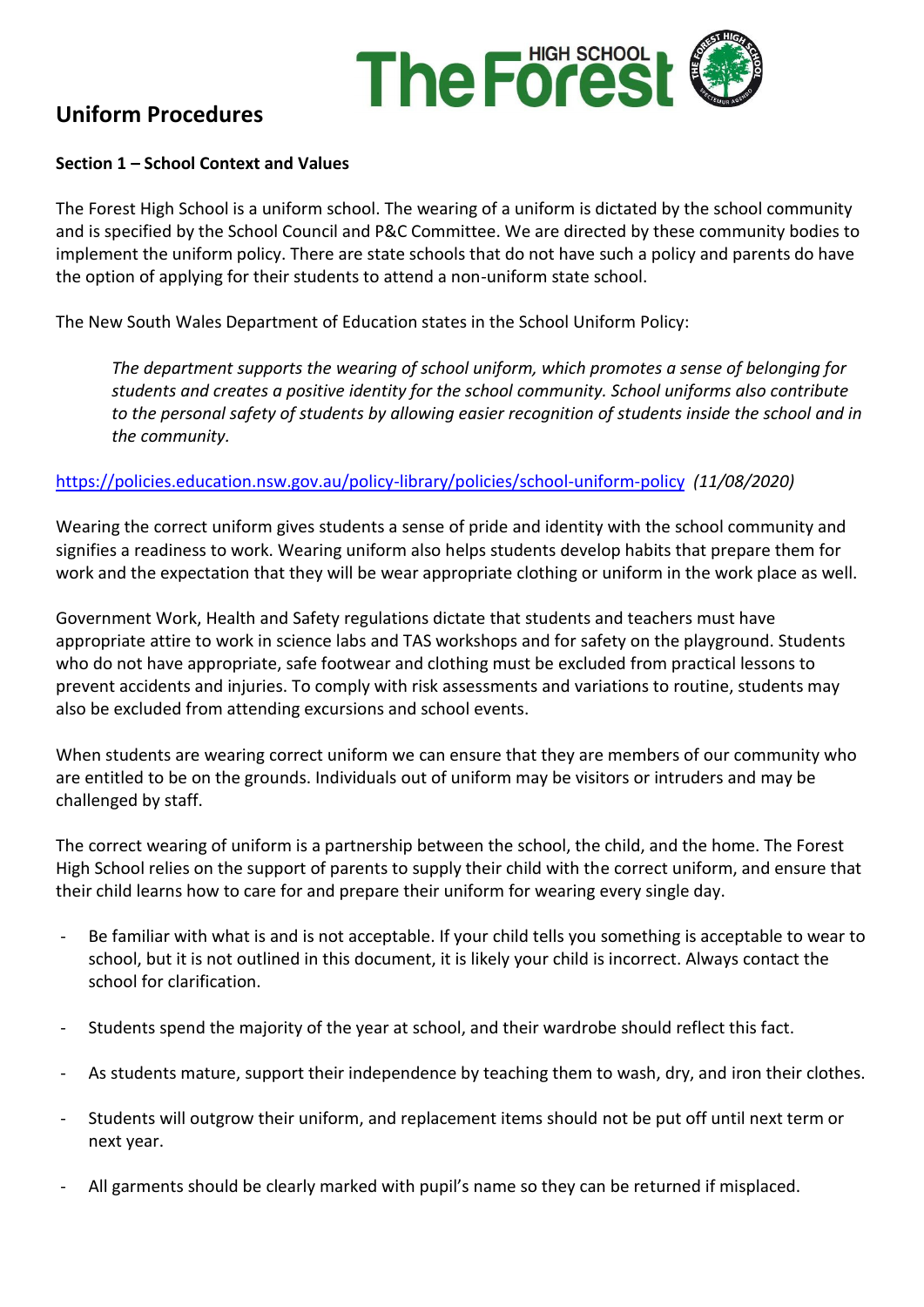# **Section 2 – The Uniform**

# **The Forest High School Uniform**

Wearing the correct school uniform is mandatory.

The following tables will assist you in understanding the items that comprise our uniform. Photographs of students wearing the correct uniform have also been provided.

#### **Purchase**

The majority of our uniform items are purchased through our school uniform shop. By purchasing items from our uniform shop you are supporting the P&C to raise valuable funds for our school community.

#### **Financial Hardship**

Families experiencing financial hardship can apply for financial assistance through our front office. Financial assistance can support families to acquire any item of uniform.

Every year the P&C donates new uniform items to our loan pool. We also have second hand items of uniform that we can loan students.

| Uniform items purchased through The Forest High School Uniform Shop             |                                                                              |  |  |  |
|---------------------------------------------------------------------------------|------------------------------------------------------------------------------|--|--|--|
| Uniform Shop opening hours are: Monday 8.00am - 9.30am Thursday 2.00pm - 3.30pm |                                                                              |  |  |  |
| <b>Item</b>                                                                     | <b>Description</b>                                                           |  |  |  |
| <b>Blouse</b>                                                                   | White blouse with school crest                                               |  |  |  |
| Jacket - Black                                                                  | Black Jacket embroidered with gold F                                         |  |  |  |
| Jacket - Tricolour                                                              | Green, white and black sports jacket embroidered with gold F                 |  |  |  |
| Jumper                                                                          | Green with school logo                                                       |  |  |  |
| Shirt                                                                           | White school shirt with school crest                                         |  |  |  |
| <b>Shorts</b>                                                                   | Plain black tailored shorts                                                  |  |  |  |
| <b>Skirt</b>                                                                    | 7-10: Green plaid skirt                                                      |  |  |  |
|                                                                                 | 11-12 Green skirt                                                            |  |  |  |
| Tie                                                                             | Year 7 -10: Bottle green with red and gold stripes                           |  |  |  |
|                                                                                 | Years 11-12: Bottle Green                                                    |  |  |  |
| Uniform items purchased through retail stores                                   |                                                                              |  |  |  |
|                                                                                 |                                                                              |  |  |  |
| Pants                                                                           | Plain black dress pants – can be purchased from most major clothing          |  |  |  |
|                                                                                 | retailers, such as Lowes, Big W, and Target                                  |  |  |  |
| Shoes                                                                           | Plain black leather school shoes                                             |  |  |  |
| <b>Socks</b>                                                                    | Plain black socks                                                            |  |  |  |
| <b>Uniform loaned from library</b>                                              |                                                                              |  |  |  |
| Jacket                                                                          | School jacket with crest is available for school leaders to loan through the |  |  |  |
|                                                                                 | library                                                                      |  |  |  |

*For links to the uniform shop and order form, use the following link:* <https://theforest-h.schools.nsw.gov.au/about-our-school/what-we-offer/uniform.html>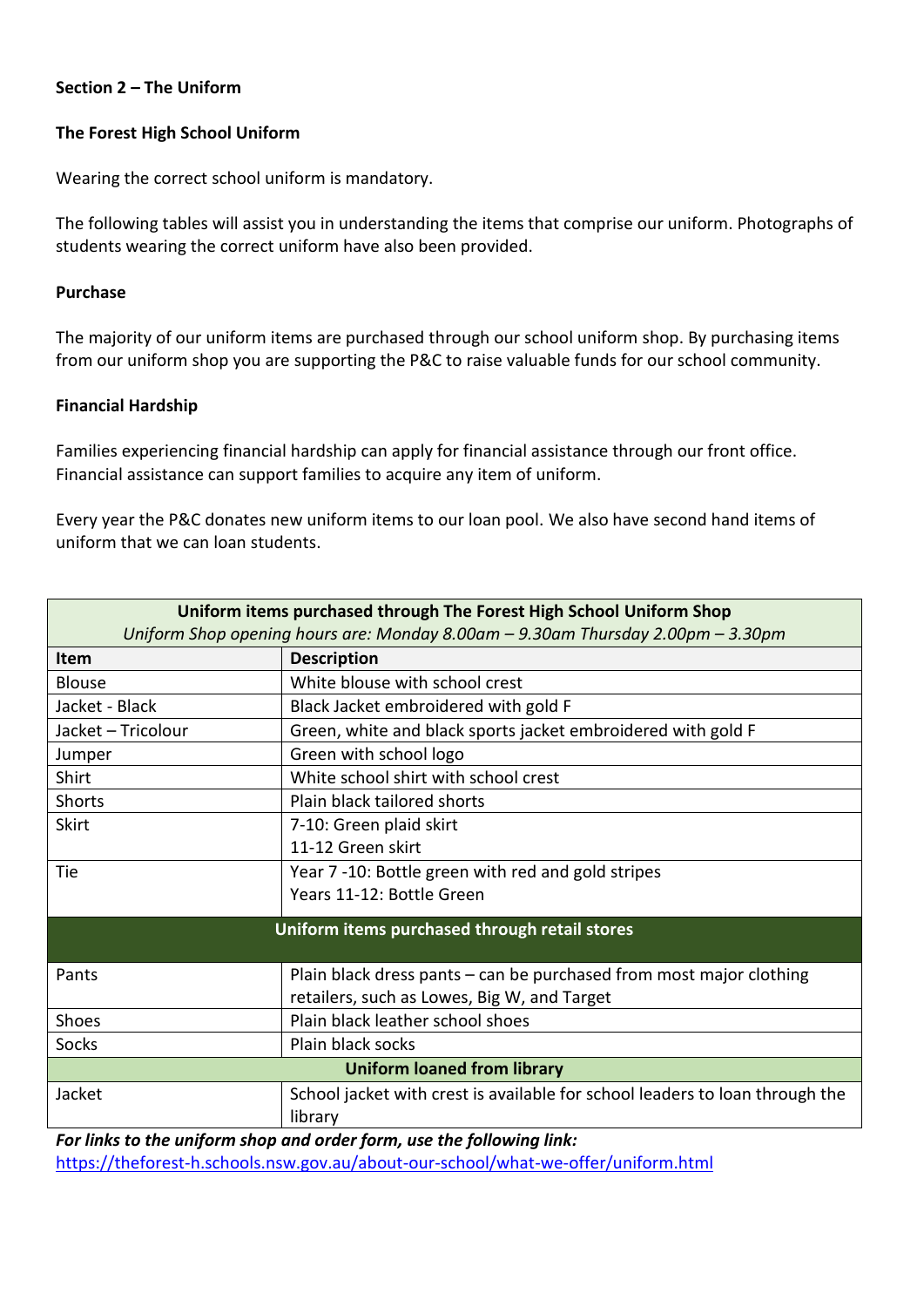# **PDHPE & Sport Uniform**

Sports Uniform can be worn by students at the following times:

- During PDHPE lessons
- Years 8-10 every Wednesday
- Leather shoes and non-flammable pants/shorts must be brought to school if students have classes in practical work rooms on Wednesday sports days

| Sports uniform purchased through The Forest High School Uniform Shop |                                                                  |  |  |
|----------------------------------------------------------------------|------------------------------------------------------------------|--|--|
| Item                                                                 | Description                                                      |  |  |
| Polo Shirt                                                           | School sport polo shirt with school crest                        |  |  |
| <b>Sports Shorts</b>                                                 | Plain black sports shorts                                        |  |  |
| Sport Uniform purchased through retail stores                        |                                                                  |  |  |
| Hat                                                                  | Students are encouraged to wear a black cap during sport lessons |  |  |
| Pants                                                                | Plain black tracksuit pants                                      |  |  |
| Shoes                                                                | Appropriate sports shoes such as sneakers                        |  |  |
|                                                                      | Many black leather school shoes are acceptable for sport         |  |  |

# **Additional Acceptable Items**

Students can wear additional items of clothing under the following conditions:

| <b>Acceptable under certain conditions</b> |                                                                         |  |  |
|--------------------------------------------|-------------------------------------------------------------------------|--|--|
| Item                                       | Description                                                             |  |  |
| Hair                                       | Long hair should be tied back in accordance with WHS protocols in class |  |  |
|                                            | rooms                                                                   |  |  |
| Jewellery                                  | Small items of jewellery at the classroom teachers discretion, such as: |  |  |
|                                            | Small sleeper/studs                                                     |  |  |
|                                            | One chain under blouse/shirt                                            |  |  |
|                                            | One ring                                                                |  |  |
|                                            | One wrist watch                                                         |  |  |
| Make-up                                    | Generally acceptable, however theatrical or exaggerated make-up is not  |  |  |
|                                            | acceptable and students will be directed to remove it                   |  |  |
| Poncho or Rain Jacket                      | Wet weather forecast                                                    |  |  |
| Senior Jersey                              | Senior students have the opportunity to purchase personalised jerseys   |  |  |
| Stockings/Tights                           | Plain black and worn under school skirt                                 |  |  |
| T-shirt, long sleeve or                    | Cold weather, worn under school shirt                                   |  |  |
| thermal in plain white                     |                                                                         |  |  |

#### **Exemptions**

Parents can arrange a meeting to discuss any uniform exemptions for the following reasons:

- Injury acute conditions that require a student to wear alternate items for a designated period of recovery
- Medical Ongoing treatment for a condition that requires specific clothing
- Cultural Religious practices or cultural beliefs that may fall outside the uniform guide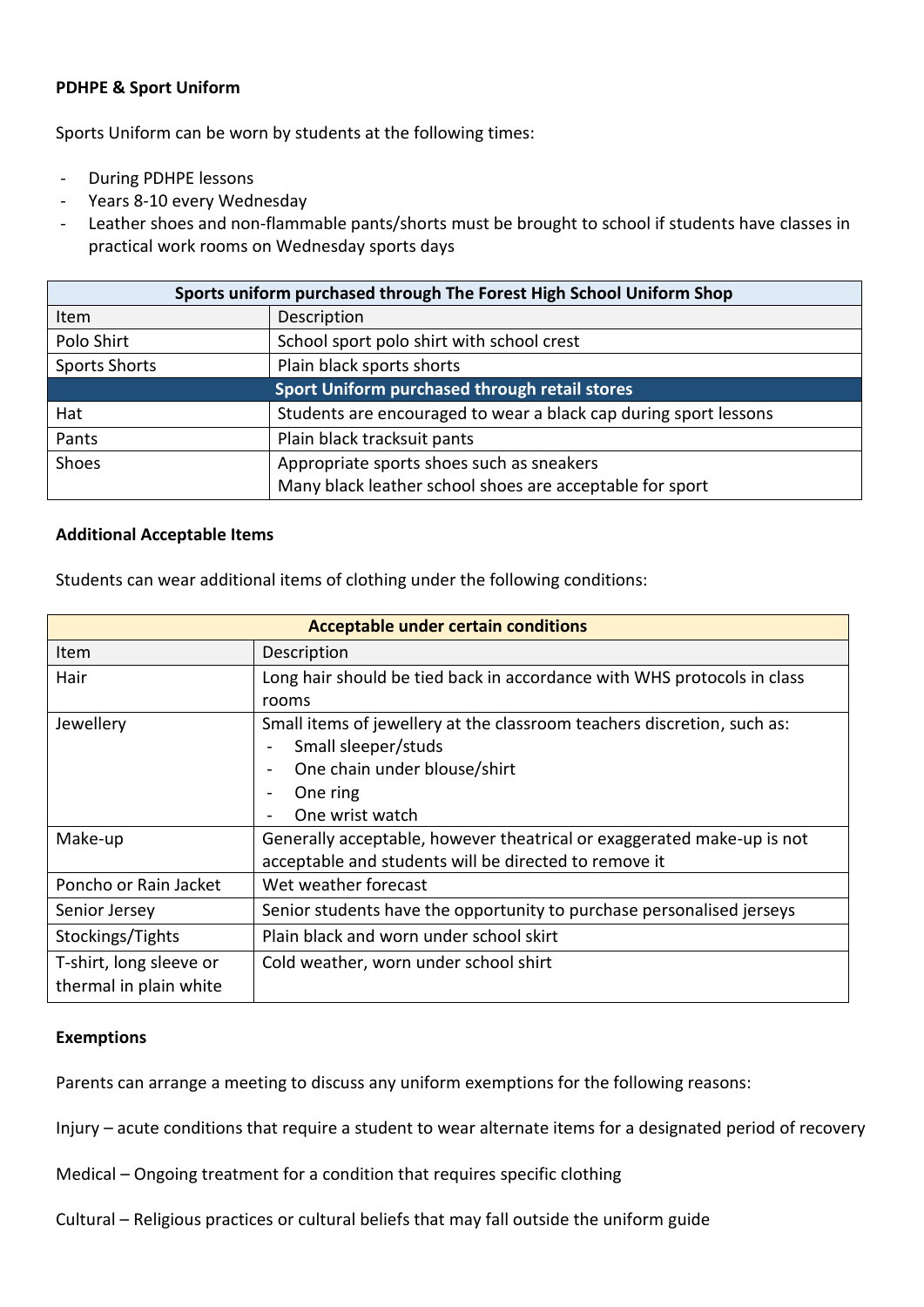# **Section 3 – Welfare and Discipline Procedures for Supporting Students to Wear the Correct School Uniform at The Forest High School**

The Forest High School has a behaviour level system for supporting students to wear the correct uniform.

| <b>Level</b>                                                                                                                         | <b>Behaviours Observed</b>                               | <b>Management Strategies</b>                                                                                                                                                                                                                                                                                                                                                                                                                                                                                          |  |  |
|--------------------------------------------------------------------------------------------------------------------------------------|----------------------------------------------------------|-----------------------------------------------------------------------------------------------------------------------------------------------------------------------------------------------------------------------------------------------------------------------------------------------------------------------------------------------------------------------------------------------------------------------------------------------------------------------------------------------------------------------|--|--|
| <b>Positive Behaviour</b>                                                                                                            | Student wears the correct<br>uniform                     | Correct uniform regularly communicated<br>to students at Year Meetings<br>Uniform checked on entry to class<br>$\overline{\phantom{0}}$<br><b>SRC reward days</b><br>$\overline{\phantom{m}}$<br>Green slip merits<br>$\overline{\phantom{a}}$<br>Eligible for extra-curricular excursions<br>$\overline{\phantom{a}}$<br>Loan items provided to students with a<br>legitimate note from home (see DP before<br>$8:35am$ )<br>Financial assistance provided to families on<br>$\qquad \qquad \blacksquare$<br>request |  |  |
| Low Level                                                                                                                            | Incorrect items of uniform<br>worn to school             | Infringement recorded on Sentral<br>$\blacksquare$<br><b>Lunch 1 Uniform Detention</b><br>$\qquad \qquad \blacksquare$<br>Loan items provided to students<br>$\qquad \qquad \blacksquare$<br>Financial assistance provided to families on<br>request                                                                                                                                                                                                                                                                  |  |  |
| <b>Medium Level</b>                                                                                                                  | Weekly to fortnightly<br>incorrect wearing of<br>uniform | Infringement recorded on Sentral<br>$\qquad \qquad -$<br>Issued with uniform warning letter<br>$\qquad \qquad -$<br>May be ineligible to attend future extra-<br>$\overline{\phantom{0}}$<br>curricular excursions<br>Formal Warning of ineligibility and/or<br>$\qquad \qquad \blacksquare$<br>withdrawal from School Representative<br>Council,<br>Formal Warning of ineligibility and/or<br>withdrawal from elective courses (9-12)<br>with work health and safety requirements                                    |  |  |
| High Level                                                                                                                           | Daily incorrect wearing of<br>uniform                    | Infringement recorded on Sentral<br>Ineligible for extra-curricular excursions<br>Withdrawal from the School<br>Representative Council<br>Withdrawal from elective courses (9-12)<br>$\qquad \qquad -$<br>with work health and safety requirements                                                                                                                                                                                                                                                                    |  |  |
| Levels are based on averages over time. Year Advisers review uniform data over a 4 week period to<br>assess the level of compliance. |                                                          |                                                                                                                                                                                                                                                                                                                                                                                                                                                                                                                       |  |  |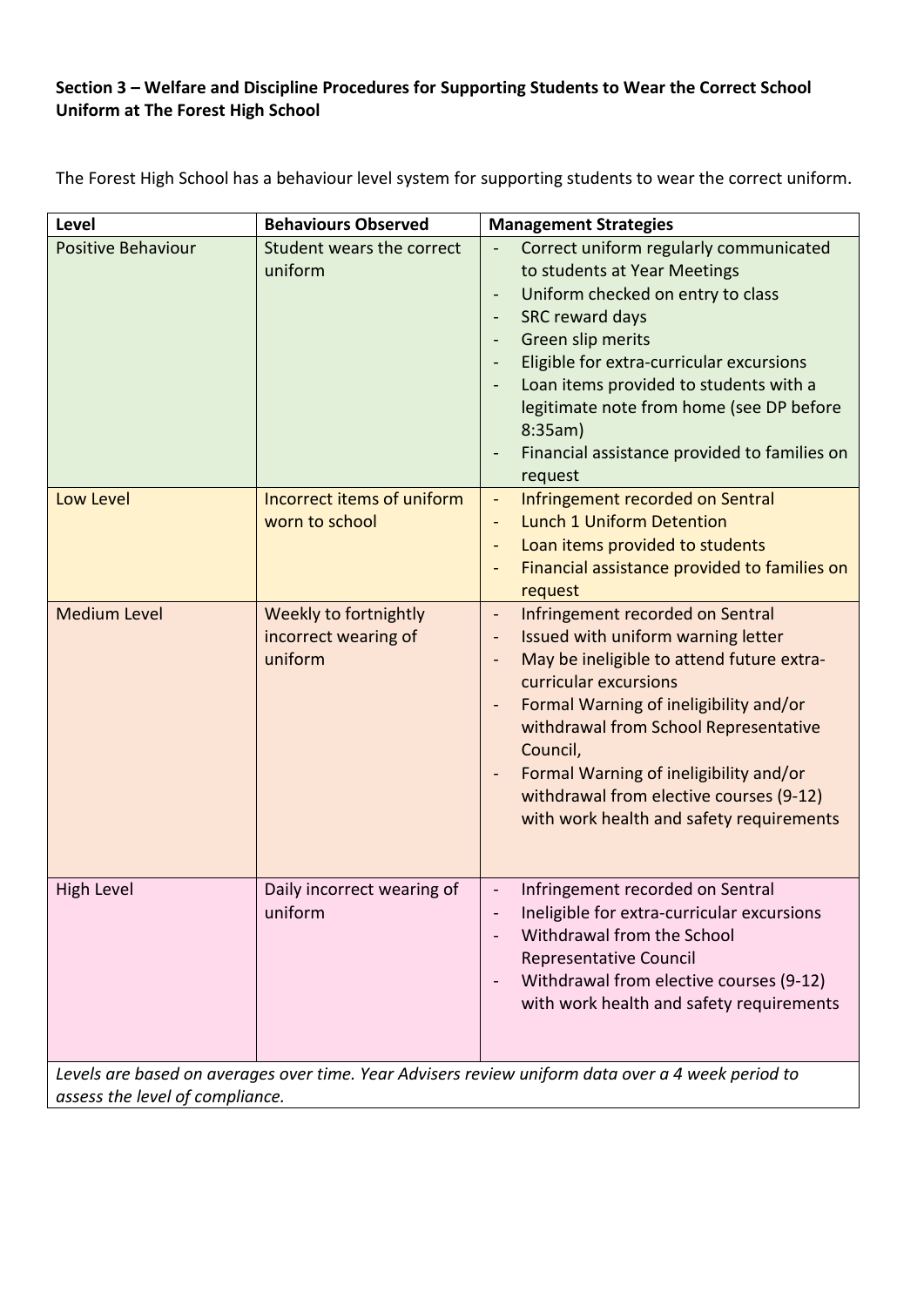| School Procedures for Specific Uniform Infringements |                                                                                                                                                                                                                                                                                                                                  |  |  |
|------------------------------------------------------|----------------------------------------------------------------------------------------------------------------------------------------------------------------------------------------------------------------------------------------------------------------------------------------------------------------------------------|--|--|
| <b>Brands or Logos</b>                               | Brands or logos that are deemed offensive by staff, or that<br>promote alcohol, tobacco, or illegal substances, will be<br>confiscated and collected by a parent/carer                                                                                                                                                           |  |  |
|                                                      | If a replacement blouse or shirt cannot be issued, the child will<br>be removed from the class and playground for the day.                                                                                                                                                                                                       |  |  |
| <b>Excursions</b>                                    | Students must be in full-school uniform to attend an external<br>excursion, unless otherwise specified in the permission note.<br>No refund will be issued to a student who is prevented from<br>attending an excursion through refusal to wear the correct<br>uniform.                                                          |  |  |
| <b>Hooded Jumpers</b>                                | Hooded jumpers will be confiscated and collected by<br>parent/carer.                                                                                                                                                                                                                                                             |  |  |
| <b>Incorrect Footwear</b>                            | Excluded from practical lessons in industrial technology,<br>kitchens, science labs, and visual art.<br>In practical areas this is treated the same as refusing to bring<br>other equipment, such as workbooks, pens, and textbooks. It is a<br>mandatory course requirement to follow the work health and<br>safety guidelines. |  |  |
| Sandals or Thongs                                    | Removal from class and playground until collected by parent                                                                                                                                                                                                                                                                      |  |  |
| <b>Tights</b>                                        | Replacement skirt issued.<br>If a replacement skirt cannot be issued, the child will be removed<br>from class and playground for the day.                                                                                                                                                                                        |  |  |
| Year 11 and Year 12                                  | Year 11 and Year 12 students may be directed to sign-out and<br>return home to get changed, and marked as unsatisfactory<br>absence from class.<br>Year 11 and 12 students may also have their senior privileges<br>revoked.                                                                                                     |  |  |
|                                                      | As school leaders, Year 11 and Year 12 must meet a higher<br>standard at all times.                                                                                                                                                                                                                                              |  |  |